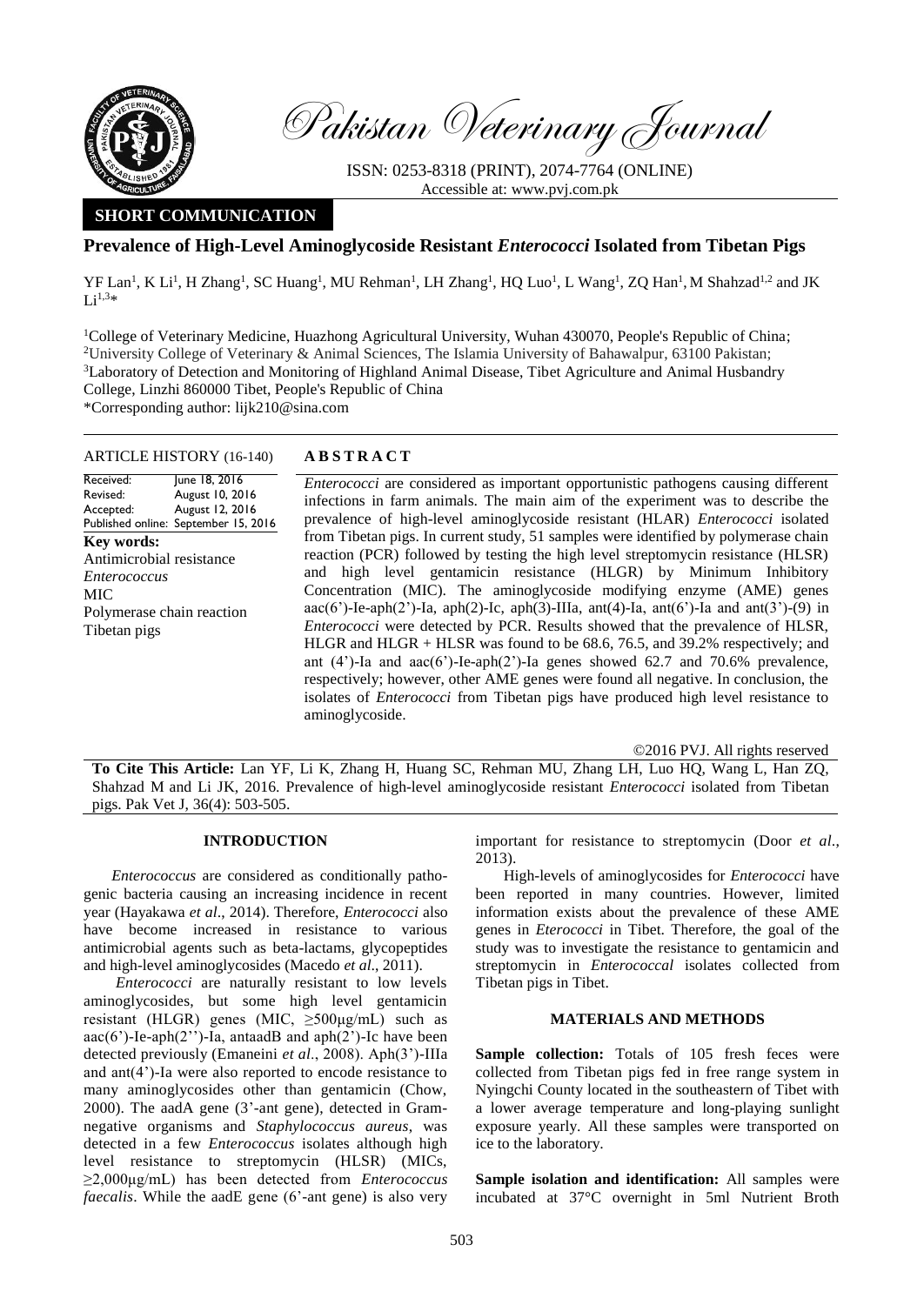Medium (NB) supplemented with 2% rabbit serum in the shaker. Then trypticase soy agar (TSA) containing 50μg/ml Aztreonam, 10μg/ml Polymyxin B Sulfate and 2% rabbit serum was used repeatedly to select suspicious colonies according to the quality control strain (ATCC29212), after which all suspected colonies were sub cultured in 5ml THB medium adding 2% rabbit serum and identified by standard biochemical tests and Catalase test. Importantly, 16SrDNA sequencing and TUF gene were both performed by PCR (Table 1), and obtained sequences were subjected to BLAST in Gene Bank.

**Test for antimicrobial resistance:** All isolates were tested for susceptibility against gentamicin and streptomycin using a commercially prepared, dehydrated panel. Also, MIC was selected to observe HLGR and HLSR isolates according to the growth  $\geq 512 \mu g/mL$  for gentamicin and ≥2048μg/mL for streptomycin. Gentamicin and streptomycin were both diluted at a concentration of 0.125, 2, 4, 8, 16, 32, 64, 128, 256, 512, 1024, and 2084 mg/L with Muller-Hinton (MH) broth, and the bacterial cultures containing about  $10^{6}$ CFU/ml were added to each tube. *E. Faecalis* ATCC 29212 was used as control. Last, PCR was conducted for AME genes (Aac(6')-Ie-aph(2')-Ia, aph(3')-IIIa, aph(2')-Ic, ant(4')-Ia) according to standard conditions. All PCR products were separated through electrophoresis in 1.5% agarose gel stained with EB.

#### **RESULTS AND DISCUSSION**

In this study, 51 *Enterococcus* species containing *E. Faecalis* 29%, *E. Faecium* 7.8%, *E. Hirae* 53%, *E. dispar*  3.9% and unknown 5.9% were identified (49%), which was higher than previous reports (Liu *et al*., 2013), this may be caused by relocation of animals, abrupt climatic changes and the poor environment on Tibetan Plateau affecting Tibetan pigs' immunity (Li *et al*., 2016).

The finding that the majority of isolates were determined to be *E. Faecalis* and *E. hirae*, was not

**Table 1:** Nucleotide sequences of primer sets in this study.

consistent with previous reports that *E. faecalis* and *E. faecium* were the two predominant species, and other species found in previous studies were not isolated in the current study (Liu *et al*., 2013). However, *E. Dispar* isolated in the experiment was never found before in Tibetan pigs this may be caused by the different regions.

Table 2 showed a highly susceptibility to gentamicin (80.4%) and streptomycin (72.5%), which was higher than other regions. Table 3 provided the distribution of the high-level aminoglycoside resistance. HLGR (76.5%) was more predominant than HLSR (68.6%) in this study, which was similar to some recent studies. A study had reported that the chance of HLGR and HLSR for *E. Faecium* and *E. Faecalis* was 40-60%, which were all lower than that in our study (Feizabadi *et al*., 2004). 22 and 21 *E. hirae* were exhibiting MIC of  $\geq 512\mu g/ml$  and ≥2048μg/ml for gentamicin and streptomycin respectively, which were consistent with a report observing high-level aminoglycoside resistant to *Enterococcal* species other than *E. faecalis* and *E. Faecium* (Feizabadi *et al*., 2006). Importantly, HLGR and HLSR were coexistent seriously (39.2%) in some isolates from Tibetan pigs. These results showed that Tibetan pigs have been faced highly resistance in aminoglycoside.

The positive rate of  $Aac(6')$ -Ie-aph(2')-Ia in the current study (70.6%) was similar with a previous study (Emaneini *et al*., 2008). In our study, aac(6')-Ie-aph(2')-Ia was showed in 11 strains, but 15 strains of HLGR were identified, some isolates of HLGR did not carry aac(6')- Ie-aph(2')-Ia. In earlier reports, APH(2')-Ic was detected to be present in animals and some *Enterococcus* but not detected in our study. Although ant(4')-Ia and aph(3')-IIIa were some newly detected resistance genes in *Enterococci*  (Kao *et al*., 2000), aph(3')-IIIa was lacked in the current study. The existence of ant(4')-Ia gene  $(62.7%)$  was investigated among isolates.

In the study, 68.6% isolates were tested with HLSR, but we encountered no isolates containing ANT(3') and ANT(6') (aadE) which can mediate resistance to streptomycin.

| Num | Resistance gene              | Product size (bp) | Primer sequence (5'-3')         |  |
|-----|------------------------------|-------------------|---------------------------------|--|
|     | $rac(6')$ -le-aph $(2')$ -la | 369               | F: CAGGAATTTATCGAAAATGGTAGAAAAG |  |
|     |                              |                   | R: CACAATCGACTAAAGAGTACCAATC    |  |
| 2   | $aph(3')$ -Illa              | 523               | F: GGCTAAAATGAGAATATCACCGG      |  |
|     |                              |                   | R: CTTTAAAAAATCATACAGCTCGCG     |  |
| 3   | $aph(2')-lc$                 | 444               | F: CCACAATGATAATGACTCAGTTCCC    |  |
|     |                              |                   | R: CCACAGCTTCCGATAGCAAGAG       |  |
| 4   | $ant(4')$ -la                | 294               | F: CAAACTGCTAAATCGGTAGAAGCC     |  |
|     |                              |                   | R: GGAAAGTTGACCAGACATTACGAACT   |  |
| 5   | $ant(6')$ -la                | 597               | F: ACT GGC TTA ATC AAT TTG GG   |  |
|     |                              |                   | R: GCC TTT CCG CCA CCT CAC CG   |  |
| 6   | $ant(3')-(9)$                | 284               | F: TGA TTT GCT GGT TAC GGT GAC  |  |
|     |                              |                   | R: CGC TAT GTT CTC TTG CTT TTG  |  |
|     | 16S rDNA                     | 1500              | F: AGAGTTTGATCCTGGCTCAG         |  |
|     |                              |                   | R: AAGGAGGTGATCCAGCC            |  |
| 8   | <b>TUF</b>                   | 2                 | F: TACTGACAAACCATTCATGAT        |  |
|     |                              |                   | R: AACTTCGTCACCAACGCGAAC        |  |

|  |  | Table 2: Results of antimicrobial susceptibility test of 51 Enterococcus isolates from pigs in Tibet |
|--|--|------------------------------------------------------------------------------------------------------|
|--|--|------------------------------------------------------------------------------------------------------|

| Antimicrobial | µg/disc | Zone diameter of resistant (mm) | Percent (%) |                |      |
|---------------|---------|---------------------------------|-------------|----------------|------|
| agents        |         |                                 |             |                |      |
| Gentamicin    |         | ≃≀∠                             | v.4         | .              | 80.4 |
| Streptomycin  |         | - 1                             |             | $\blacksquare$ | د. ۲ |